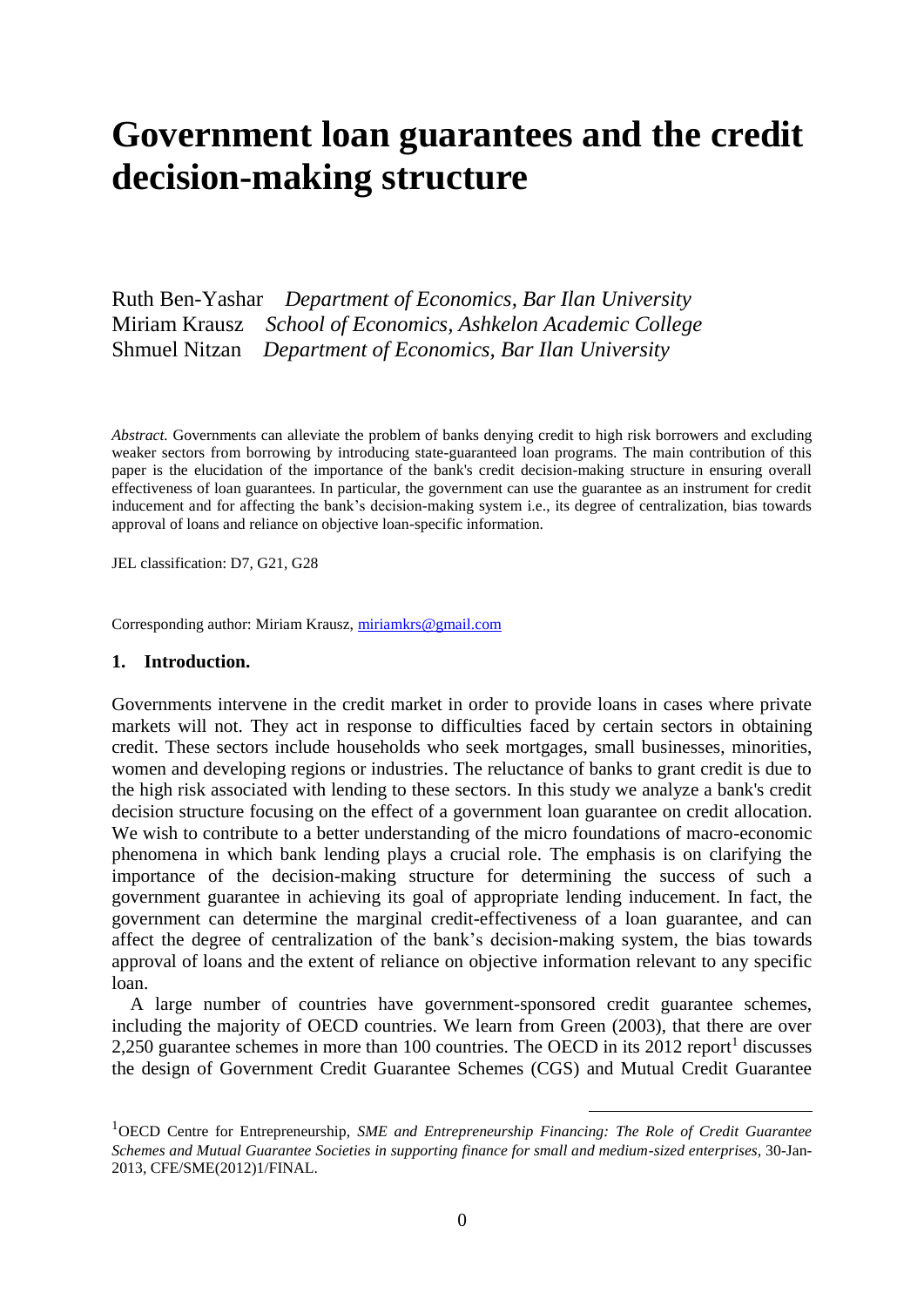schemes, pointing to the fact that, following the 2008 economic crisis, many existing schemes were expanded and new schemes were set up in an effort to overcome the economic crisis. The OECD report shows that the volume of credit guarantee schemes can reach 7.3% of GDP as in the case of Japan. However, there is great heterogeneity in the design of scheme mechanisms. Specifically, of interest to this study is the fact that credit assessments and credit decisions can be made by the public entity that provides the guarantee, the lending institution or both. In this sense alone there is variation in the level of centralization of the credit decision within different credit schemes. In Austria, Bulgaria, The Czech Republic, France, Germany, Hungary, Italy, Netherlands, Poland, Romania, Russia, Slovania, Spain and Turkey, only one of the above institutions makes the credit decision. Whereas in Belgium, Estonia, France, Greece, Latvia, Lithuania, Luxemburg and Portugal both institutions make the credit decision. The difference in decision-making centralization arises from variations in the types of schemes as well as legal issues, nonetheless illustrating the difference in decision design at the national level. Furthermore, each organization, the public entity and the private lender, will have their own organizational design for which data is sparsely available. However, as the OECD report states: "The design of CGSs is crucial for their effectiveness and sustainability". In this study we focus on the decision structure of the organization and its effect on the CGS.

Specific examples of government loan guarantee schemes are Germany, where government guarantees were provided for loans given by savings banks until 2001 (Gropp, Guettler and Saadi 2015). The U.S. government has in the past used different institutions for its individual loan programs whose purpose is to increase lending through banks, e.g., government sponsored secondary market mortgage institutions, such as Fannie Mae and Freddie Mac and notably, the Small Business Administration, which provides government guarantees to private financial intermediaries. In the U.K. a loan guarantee scheme provides access to credit to small firms suffering from credit rationing. Over the period 1998-2001 Japanese banks gave government loans to SMEs (Uesugi, Sakai and Yamashiro, 2010) and in 2008 the Japanese government set up the Emergency Credit Guarantee Program (Ono, Uesugi and Yasuda 2013). In both studies on Japanese Government loan schemes, the authors found that the credit programs were successful at increasing lending to the firms that participated. Cowan, Drexler and Yaoez (2015) find that the Chilean partial credit guarantee scheme increased lending to SMEs but also increased default rates due to adverse selection created by the scheme.

Loan guarantees reduce the risk faced by the lender. But they may have an undesirable effect of applying unsatisfactory loan screening methods and decision structures to loan requests.<sup>2</sup> Moreover, Honohan (2010) reviews and discusses the goals and costs of partial credit guarantee schemes exposing the difficulty in estimating the social benefit from such schemes, despite their popularity. In this study we define effectiveness of a guarantee scheme as the maximal increase in lending. While this is the primary goal of a credit guarantee scheme, there are additional criteria of effectiveness that concern the economy. For a credit guarantee scheme to be successful at increasing growth in the economy the increase in lending should be channeled to companies that are most likely to experience growth and further investment. Furthermore, it should be apportioned to firms that are most likely to be profitable and pay back their loans. Otherwise the scheme will become extremely costly and hence ineffective from a cost-benefit point of view.

1

<sup>2</sup> For credit scoring methods see Mester (1997), Altman and Saunders (1997) and Allen, Delong and Saunders (2004) and for literature analyzing the design of appropriate cut-off methods for credit decisions when a credit score is provided see Andersson (2004). Much less research has been devoted to the design of the decisionmaking structure in banks.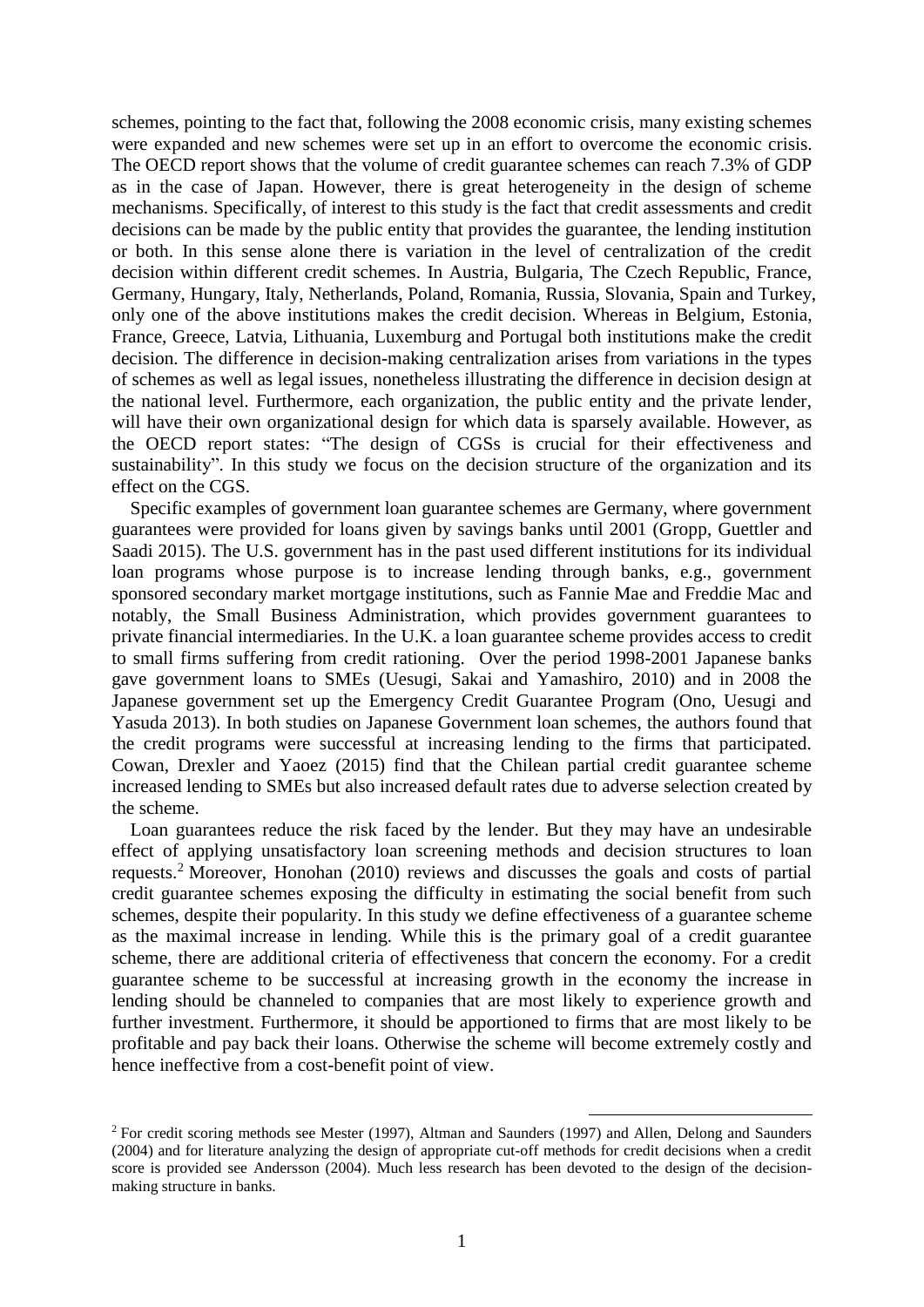The objective of the present study is to examine the effect of a government's loan guarantee on lending and on the design of the bank's decision-making system i.e., its degree of centralization, bias towards approval of loans and extent of reliance on objective loanspecific information. This objective is carried out by focusing on the bank's credit decision, viz., whether to approve or reject a specific loan request. The decision is analyzed applying the uncertain dichotomous choice setting that stresses the role of the decision-making structure, namely, the decision rule that aggregates the committee members' credit decisions. The question of how a bank's organizational structure affects its credit decisions has been discussed within the context of credit availability for SMEs. Notably, Berger and Udell (2002) argue that different types of lending (relationship lending vs. transactional lending) require different organizational structures for banks. More specifically, since small borrowers typically generate soft information, they will succeed more at obtaining credit from less hierarchical banks were loan officers can make credit decisions on their own. Stein (2002) discusses the effect of two specific (centralized vs. decentralized) such designs on the share of small business lending. Canales and Nanda (2012) studies the organizational structure that provides better lending terms for small businesses, finding that decentralized banks provide larger loans to small businesses. These findings are further supported by Cotugno, Mnoferrà and Sampagnaro (2013) where hierarchical distance is shown to be negatively related to credit availability. However, the decision structure not only affects the likelihood of loan approval, but also determines the quality of the loan decision. Liberti and Mian (2009) find that greater hierarchical distance between the agent who collects information and the loan officer who makes the loan decision leads to less reliance on subjective information and more reliance on objective information. Meissner (2005) studies the effect of the number of votes needed to approve loans using historical data from New England focusing on the approval of loans with private gains and emphasizing the effect on good lending practices. Graham, Harvey and Puri (2015) examine the decision process and use of information as it is reflected in the delegation of financial decisions within firms. In the following we set out to address the question of how the organizational structure of banks determines the effectiveness of credit guarantee schemes.

Our theoretical framework is that of group decision-making in a committee of fixed size that is subject to human fallibility. This field of study has attracted a great deal of attention. Nitzan and Paroush (1982, 1985), Grofman, Owenand and Feld (1983) and Shapely and Grofman (1984) laid the theoretical foundations of the uncertain binary choice model.<sup>3</sup> Following previous results, Ben-Yashar and Nitzan (1997) defined the optimal decision rule in an extended setting which allows asymmetric choice. The loan guarantee framework allows us to demonstrate how these results can be applied to resolving a specific issue faced by the government, leading to new insights into the decision rule. In our banking application of this model, a credit committee is appointed by the bank's board of directors. In the bank setting this committee can be interpreted as a group of decision makers who meet in order to vote on loan approval, a structure of management, central offices and branches all of whom are part of a chain of decision makers on loan approval, or a credit scoring model.<sup>4</sup> The task of the committee is to approve or reject a loan request while trying to reach the correct

<sup>&</sup>lt;sup>3</sup> Sah (1991) and Sah and Stiglitz (1986, 1988) applied the asymmetric model to study the architecture of economic systems and, in particular to compare the performance of hierarchies and polyarchies. Other studies analyzed the optimal decision rule under constraints, e.g., Ben-Yashar, Kraus and Khuller (2001) and Ben-Yashar and Kraus (2002), the optimal decision rule in polychotomous choice, Ben-Yashar and Paroush (2001), and the optimal allocation of committee members, Ben-Yashar and Danziger (2011). Since the seminal work of Austen-Smith and Banks (1996), much attention has been also devoted to the role of strategic decisions, see for example, Ben-Yashar and Milchtaich (2007). Also see Dietrich and List (2013).

<sup>4</sup> Banks are also known to widely use credit scoring models, in which case a credit committee member can be interpreted as a criterion in the credit scoring model.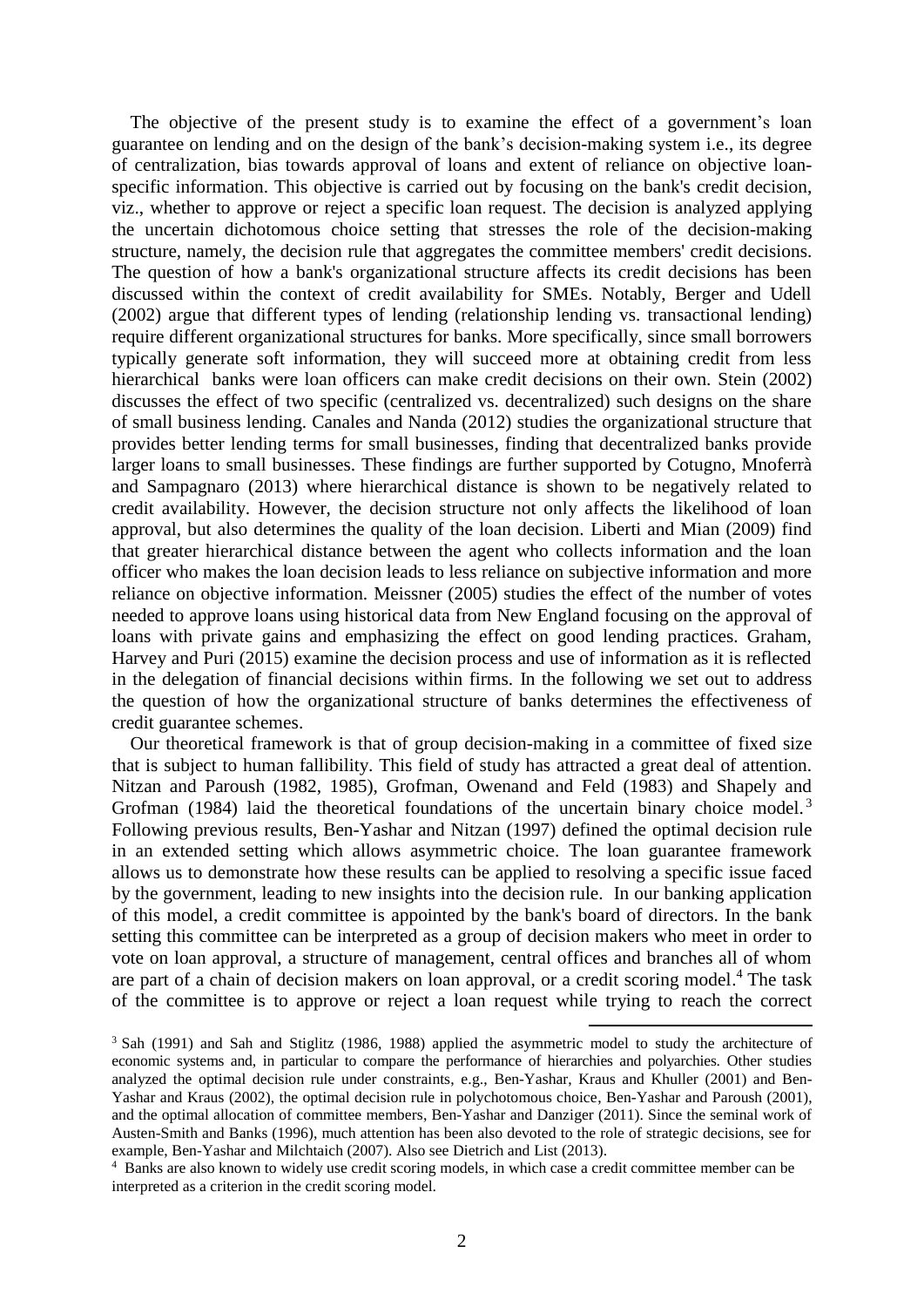decision concerning loan approval. Each committee member has expertise in determining whether or not a loan should be granted. The decisions of the credit committee members are aggregated by using a decision rule that yields a final decision regarding the approval or rejection of the requested loan. In our setting the government can use a loan guarantee as an effective tool to increase lending. Our first main theorem shows that the structure of decision making in the bank determines the effectiveness of a loan guarantee in increasing lending to high-risk borrowers. More specifically, for a given guarantee level, it is shown that the government can expect the maximal increase in lending by varying the guarantee when the simple majority rule is used to aggregate the decisions of the committee members and the minimal increase when the committee applies a centralized or a decentralized decision rule. This implies that if the government can control both the loan guarantee and the decisionmaking rule applied by the bank or, alternatively, it can set only the guarantee, but is aware of the reaction function of the bank to the guarantee, the government can exploit its advantage and set the guarantee that induces the maximal lending or the maximal marginal effect of the guarantee on lending that implies maximal reliance on objective loan-specific information. Our second theorem illustrates this possibility for the particular environment where the risk of the projects faced by borrowers is distributed uniformly.

Our findings stress the importance of the decision-making structure of the financial institution used by the government for its guarantee program and specifically provide a theoretic basis for the reduced effectiveness of such programs in organizations with centralized decision structures. These theoretic findings concur with the empirical literature on government guarantee schemes that have been widely used to increase lending to small and medium sized enterprises. A detailed analysis of the organization and success of such schemes can be found in Green (2003). These schemes are found to be efficient in increasing lending especially in emerging and industrialized countries. According to Green (2003) one explanation can be found in the design and implementation of guarantee schemes. Specifically the degree of centralization of the lending organization is a factor that determines efficiency. Green (2003) finds that in developing countries, which tend to be over centralized in the sense that a central office makes the final decision on loan approval, the schemes are less effective. In particular, our findings emphasize that a loan guarantee affects not only the final credit decision, but also the bank's decision-making structure.

## **2. The model.**

An entrepreneur who has no wealth can apply to the bank for a loan of 1 unit, which if granted, allows him to proceed with a project that requires 1 unit of investment. The loan can be used only for the purpose of investing in the project. A project returns either *Y*, which is fully observable, with probability  $P_y > 0$  or zero with probability  $(1 - P_y)$ . The entrepreneur knows the characteristics of his project, so from his point of view, the expected return from his proposed project is  $P_yY$ . The probability  $P_y$  represents the project's risk level whereby a low risk project is associated with a high  $P_y$ . The bank's success depends on the realization of the return *Y* on the project, that is, on the probability  $P_y$ . However, a project's  $P_y$  is unknown to the bank. For the bank it is a random variable that varies according to a commonly known distribution function.

The bank must decide whether to approve or reject the entrepreneur's loan application, taking into account that the gross cost of lending 1 unit is equal to  $C \geq 1$ . Setting the risk-free rate to zero, loan repayment is *R*>1 ensuring that both the bank and the entrepreneur are able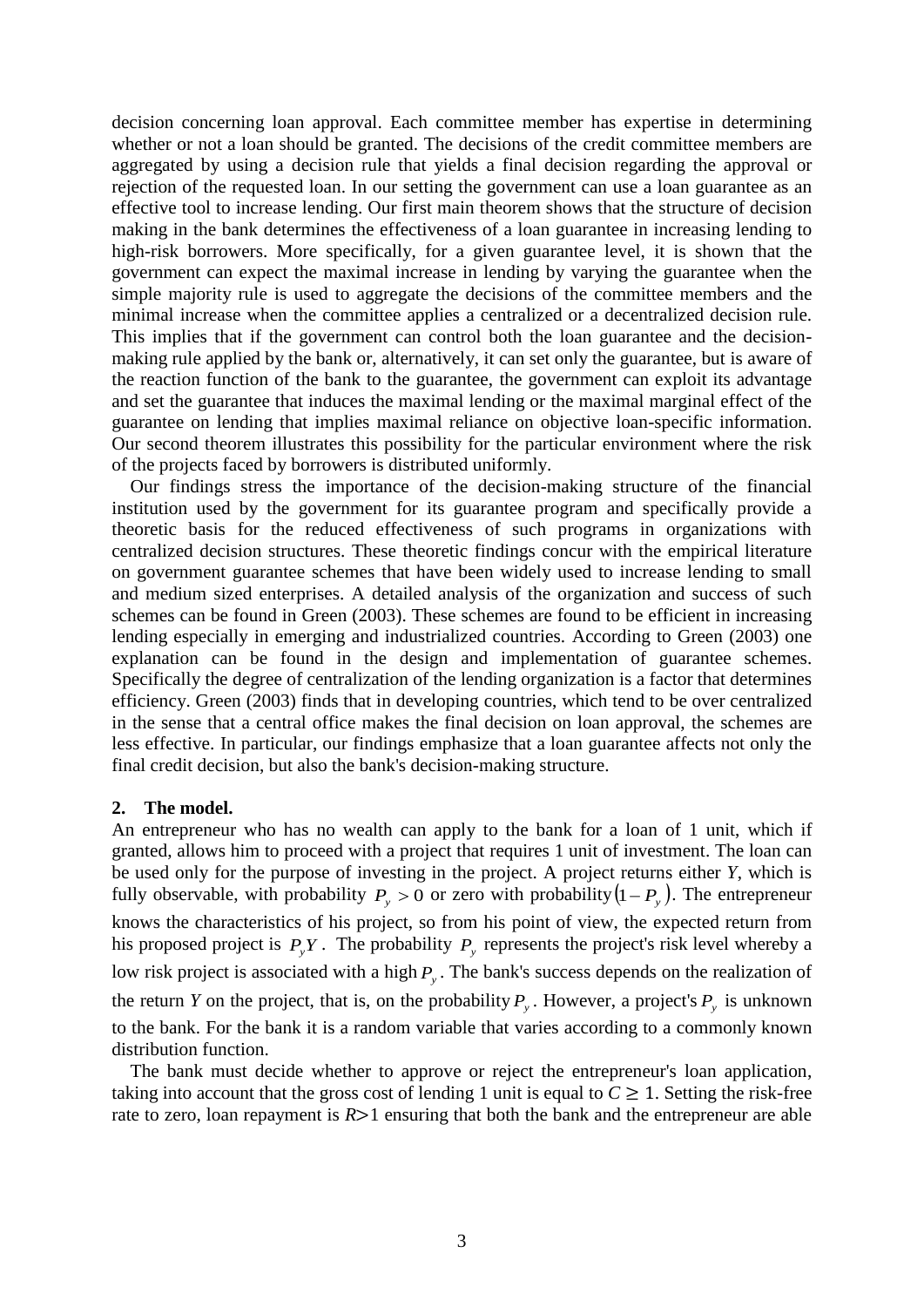to participate in the program such that  $Y>R>C^5$ . Government intervention is represented by a guarantee,  $g^6$ . The guarantee  $g$  is the amount by which the bank is reimbursed by the government in the event that the entrepreneur cannot repay the loan and it is set such that, 0≤g≤ *R* .There are two types of loans, good loans (1) and bad loans (-1). A correct decision is to approve (1) a good loan and to reject (-1) a bad loan. A good loan is a loan that finances a project with a probability of success  $P_y > \tau$ , where  $\tau$  is the threshold probability of success that determines what is a correct decision from the bank's standpoint, i.e., the bank has a positive expected income from a loan. The threshold probability  $\tau$  is determined by the parameters known to the bank, *g*, *C*, and *R*, such that for cases where  $P_y > \tau$ ,  $R-g$  $C-g$  $\overline{a}$  $\tau = \frac{C-g}{\tau}$ , a loan provides the bank with expected income,  $P_yR + (1 - P_y)g - C > 0$ . Hence, given the distribution function  $f(P_y)$  of  $P_y$ , the a-priori probability of a good loan,  $\alpha$ , is determined as follows:  $\alpha = \int f(P_y)$ 1 τ  $\alpha = \int f(P_y) dP_y$ . Since  $\frac{\partial f}{\partial y} < 0$  $\partial$  $\partial$ *g*  $\frac{\tau}{\tau}$  < 0<sup>7</sup>, it follows that  $\frac{\partial \alpha}{\partial \tau}$  > 0  $\hat{o}$  $\hat{c}$ *g*  $\frac{\alpha}{\alpha} > 0$ . That is, an increase in the size of the guarantee lowers the threshold for good loans resulting in a larger a-priori

probability that the bank faces a good loan.

Since the probability  $P_y$  is unknown to the bank, the bank's board of directors appoints a credit committee of  $n=2k+1$  members whose task is to approve or reject a loan application by assessing whether  $P_y > \tau$  or not. The common objective of all the credit committee members is to make the correct decision concerning loan approval.<sup>8</sup> Each member's decision regarding the type of loan (good or bad) is based on his specific information, such as past experience in lending to the entrepreneur, the entrepreneur's leverage and other attributes of the entrepreneur and of the loan application. A credit committee member's decisional skill is represented by *p*,  $1/2 < p < 1$ , which represents his probability of approving a good loan and rejecting a bad one. We assume that the committee members have homogeneous skills and that decisional skills are statistically independent across credit committee members. A final decision is reached by applying a decisive decision rule, which is a function that assigns 1 (approval) or -1 (rejection) to any set of decisions made by the members of the credit committee. The assumption of homogeneous decisional skills is very common in the literature since along time skills tend to become homogeneous due to deliberation and effective learning processes, see, for example, Ben Yashar and Nitzan (2016 ).

It is plausible to resort to qualified majority rules since, by the main result in Nitzan and Paroush (1982) and Ben Yashar and Nitzan (1997), if individuals have an identical decisional skill *p*, the optimal decision rule is a qualified majority rule. A qualified majority rule is represented by an integer  $q$ , the quota required for the decision to be 1. That is, the committee decision is 1, if and only if the number of the credit committee members who support approval is larger than or equal to *q*. Note that  $q=k+1$  represents the simple majority rule, *q=n* represents a centralized decision rule, whereby the approval of all the credit committee members is required to approve a loan and  $q=1$  represents a decentralized decision rule,

<sup>7</sup> Note that, 
$$
\frac{\partial \left(\frac{C-g}{R-g}\right)}{\partial g} = \frac{1}{(R-g)^2} (C - R) < 0.
$$

<sup>5</sup> *R* must be such that the entrepreneur participates in the loan program providing a positive expected income, i.e.,  $P_v(Y-R)$  >0 and above the bank's cost of funds, otherwise the bank will never extend a loan.

 $\frac{6}{3}$  The guarantee *g*, can be interpreted as a percentage of loan repayment by assigning the value 1 to the loan repayment *R*, in which case the loan size is less than 1.

<sup>&</sup>lt;sup>8</sup> In our setting, we can disregard the typical problems that arise in a classical social choice setting where preferences are heterogeneous (e.g., the difficulty of attaining a social compromise, (Young 1988, 1995) and the problem of majority tyranny, (Baharad and Nitzan 2002).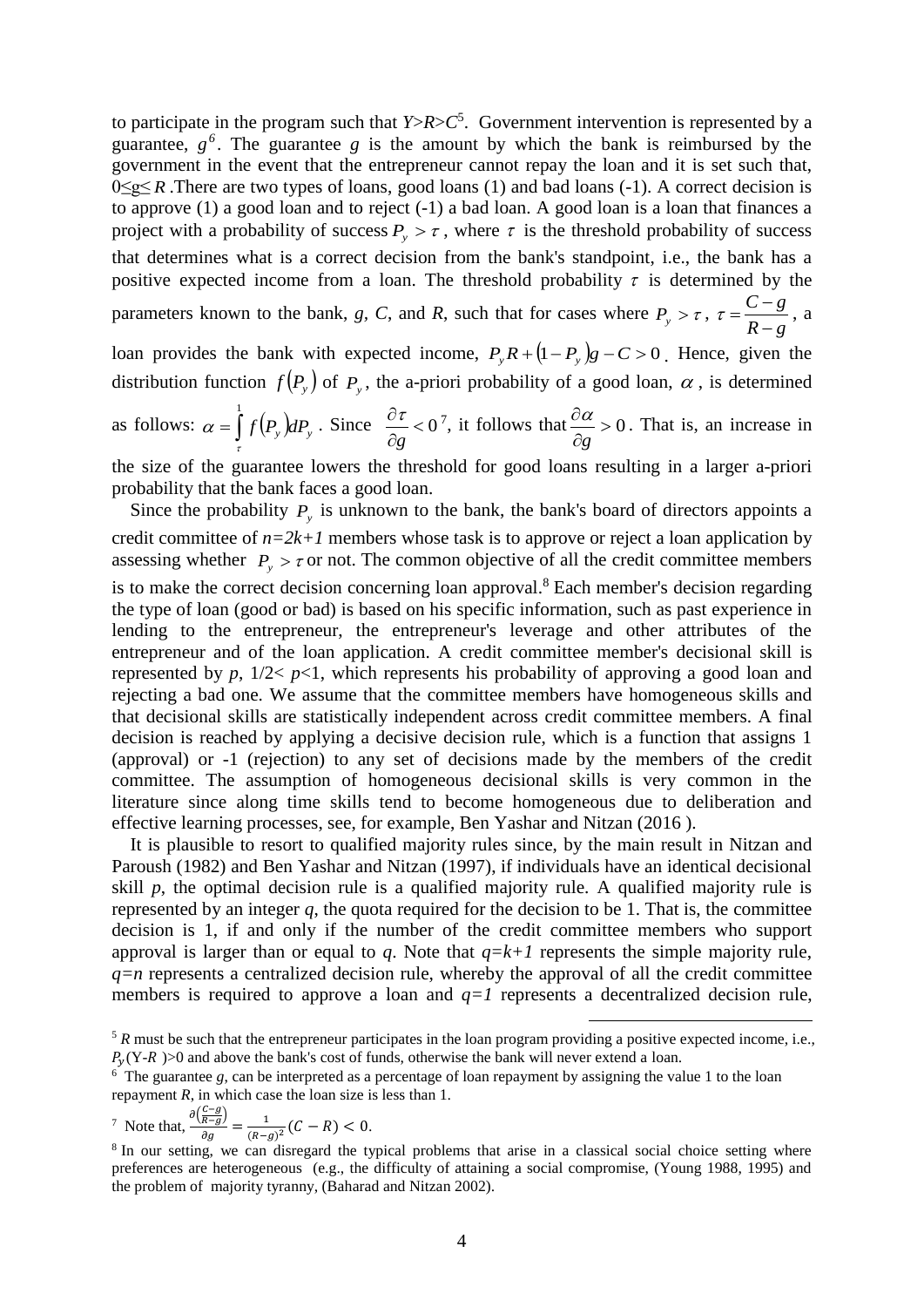whereby the approval of only one credit committee member is required to approve a loan. In the trivial cases, the decision is made without consulting the committee when  $q=0$  (always approve) or when  $q=n+1$  (never approve). Note that although the credit committee members are assumed to be equally skilled, this does not imply that the optimal decision rule is the simple majority rule. In fact, as explained below and in the next section, despite the simplifying assumption, the set of potentially optimal decision rules is the spectrum of all possible qualified majority rules. The particular optimal qualified majority rule hinges on the environmental biases, viz., the a-prior probabilities and the net income from the possible states of the loan (good or bad).

# **3. The effect of government intervention on loan approval.**

Given the parameter  $q$  that represents the qualified majority rule used by the credit committee, let us denote the probabilities that the committee approves a good loan and rejects a bad loan by  $T(q:1)$ , and  $T(q:-1)$ , respectively. Hence, the probability that a loan request is approved by the credit committee is denoted by  $Pr(1: q)$  where

$$
Pr(1:q) = \alpha T(q:1) + (1 - \alpha)(1 - T(q:-1))
$$
\n(1)

Note that  $1-T(q:-1)$  is the probability that the approved decision is incorrect.

We can establish that the guarantee enables the government to increase the probability that a loan is approved. Namely, the probability of approval increases with the magnitude of the government guarantee, that is:  $\frac{\partial Pr(1:q)}{\partial q} > 0$  $\partial$  $\partial$ *g*  $\frac{q}{q} > 0$ . This can be shown by recalling that given the decision rule *q*, the decision to approve a loan request requires the support of at least *q*

committee members. Furthermore,

$$
T(q:1) = \sum_{j=q}^{n} {n \choose j} p^{j} (1-p)^{n-j}
$$
 (2)

and

$$
(1 - T(q:-1)) = \sum_{j=q}^{n} {n \choose j} (1-p)^j p^{n-j}
$$
\n(3)

Also,

$$
\frac{\partial \Pr(1:q)}{\partial g} = \frac{\partial \alpha}{\partial g} T(q:1) - \frac{\partial \alpha}{\partial g} (1 - T(q:-1)) = \frac{\partial \alpha}{\partial g} (T(q:1) - (1 - T(q:-1))) = \frac{\partial \alpha}{\partial g} \sum_{j=q}^{n} \Delta_j
$$
(4)  
where  $\Delta_j = {n \choose j} \{p^j (1-p)^{n-j} - (1-p)^j p^{n-j}\}.$   
Since (a)  $\frac{\partial \alpha}{\partial g} > 0$ .  
(b)  $\forall j > \frac{n}{2}, \Delta_j > 0$ .<sup>9</sup>

 $9 \Delta_j > 0 \Leftrightarrow \left(\frac{p}{1-p}\right)^j > \left(\frac{p}{1-p}\right)^{n-j} \Leftrightarrow j > n-j \Leftrightarrow j > \frac{n}{2}$ *p p j p*  $p_j > 0 \Leftrightarrow \left(\frac{p}{1-p}\right)^j > \left(\frac{p}{1-p}\right)^{n-j} \Leftrightarrow j > n-j \Leftrightarrow j >$  $\Delta_j > 0 \Leftrightarrow \left(\frac{p}{1-p}\right)^j > \left(\frac{p}{1-p}\right)^j \Leftrightarrow j > n-j \Leftrightarrow j > \frac{n}{2}$ . (Note that under the model's assumptions, p>1/2 and hence  $\frac{p}{1-p} > 1$ ).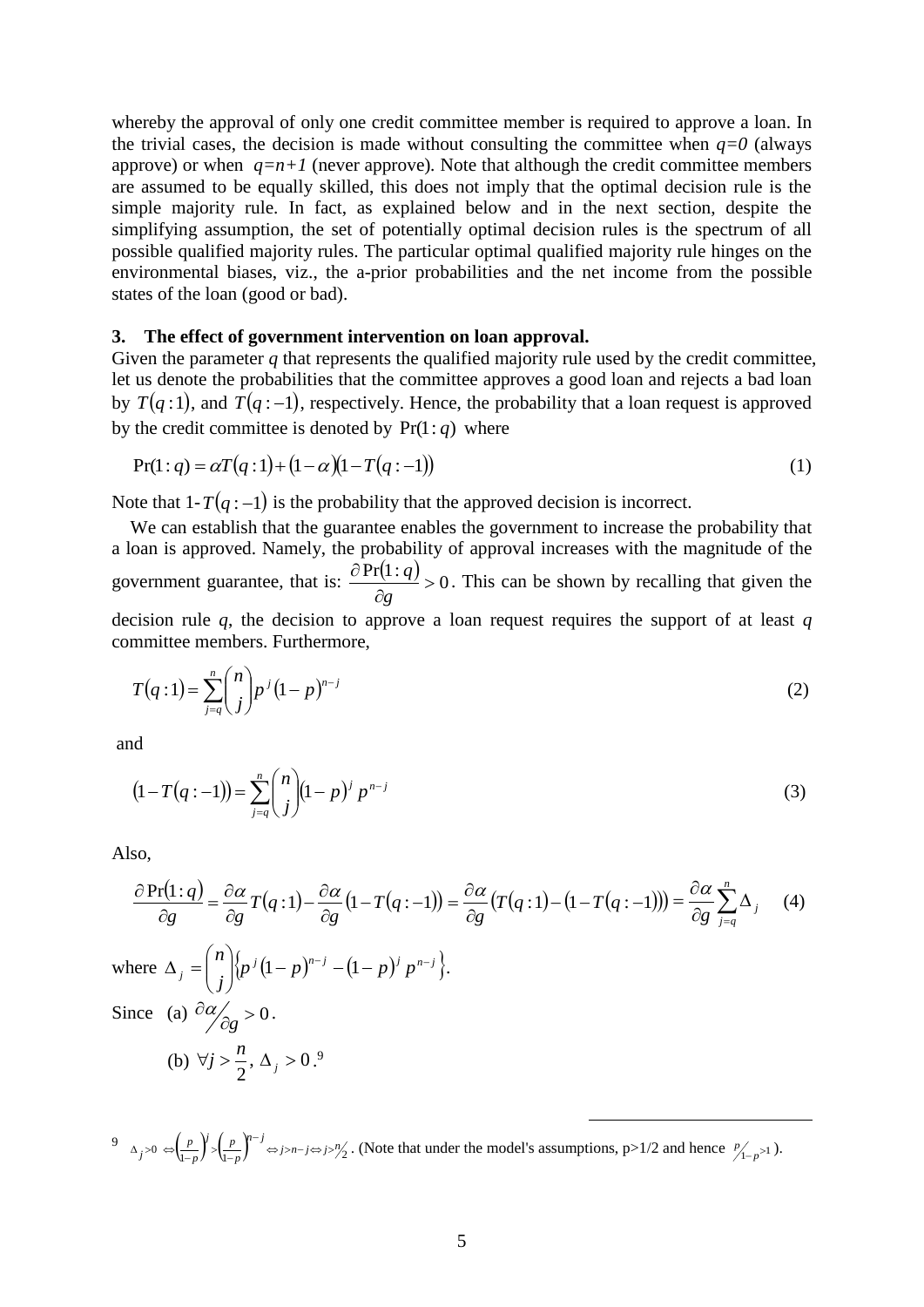(c) 
$$
\forall j = a, \Delta_a = -\Delta_{n-a}
$$
.<sup>10</sup>  
\nIf  $q > n/2$ , then by (a) and (b),  $\frac{\partial Pr(1:q)}{\partial g} > 0$ . If  $q < n/2$ , then by (c), we know that,  
\n
$$
\sum_{j=q}^{n} \Delta_j = \sum_{j=n-q+1}^{n} \Delta_j
$$
 Since  $n-q+1 > n/2$ , this last term is positive by (b), and with (a),  
\n
$$
\frac{\partial Pr(1:q)}{\partial g} > 0.
$$

Hence, the probability of approving a loan increases with government intervention due to the fact that the a-priori probability that a loan request is good increases when the threshold of good projects is reduced. The lower threshold is achieved by the government guarantee that reduces the loss to the bank in the event of a failed project. The implication is that, from the bank's point of view, it now faces a larger proportion of good loans. Hence, some loans that would have been rejected before the introduction of the guarantee are now approved.

Sometimes, however, given its budget framework, the government can only marginally change the loan guarantee. The structure of decision-making in the credit committee, i.e., the decision rule used to aggregate the decisions of the credit committee members is of crucial importance in determining the magnitude of the marginal effect of government intervention on the probability of loan approval. Our next result determines the decision rule that induces the maximal increase in lending in response to a marginal change in the guarantee *g* that has been chosen by the government.

THEOREM 1. *The effect of a change in the government guarantee on the probability of approving a loan varies symmetrically with the parameter q representing the qualifiedmajority rule applied by the credit committee. The change in the probability of loan approval is maximal at the simple majority rule and is minimal at the extreme centralized and decentralized qualified-majority rules. That is,*

$$
\frac{\partial \Pr(1:q=k+1)}{\partial g} > \frac{\partial \Pr(1:q=k+1+i)}{\partial g} = \frac{\partial \Pr(1:q=k+1-i)}{\partial g} \quad \text{and}
$$
\n
$$
\frac{\partial \left(\frac{\partial \Pr(1:q=k+1+i)}{\partial g}\right)}{\partial i} < 0, \text{ where } i \text{ is a positive integer.}
$$
\nProof. Recall that  $\frac{\partial \Pr(1:q)}{\partial g} = \frac{\partial \alpha}{\partial g} \sum_{j=q}^{n} \Delta_j$ , where  $\Delta_j = \binom{n}{j} \left\{ p^j (1-p)^{n-j} - (1-p)^j p^{n-j} \right\}.$   
\nand (a)  $\frac{\partial \alpha}{\partial g} > 0$ .  
\n(b)  $\forall j > \frac{n}{2}, \Delta_j > 0$ .  
\n(c)  $\forall j = a, \Delta_a = -\Delta_{n-a}$ .  
\nBy (b)  $\sum_{j=k+1}^{n} \Delta_j > \sum_{j=k+1+i}^{n} \Delta_j$ , hence,  
\n $\frac{\partial \Pr(1:k+1)}{\partial g} > \frac{\partial \Pr(1:k+1+i)}{\partial g}$ , where *i* is a positive integer.  
\n $\frac{\partial \Pr(1:k+1)}{\partial g} > \frac{\partial \Pr(1:k+1+i)}{\partial g}$ , where *i* is a positive integer.  
\n $\frac{\partial \Pr(1:k+1)}{\partial g} > \frac{\partial \Pr(1:k+1+i)}{\partial g} \quad \text{and} \quad \Delta_{n-a} = \binom{n}{n-a} p^{n-a} (1-p)^{a} (1-p)^{n-a} p^{a}$ . Hence,  $\Delta_a = -\Delta_{n-a}$ .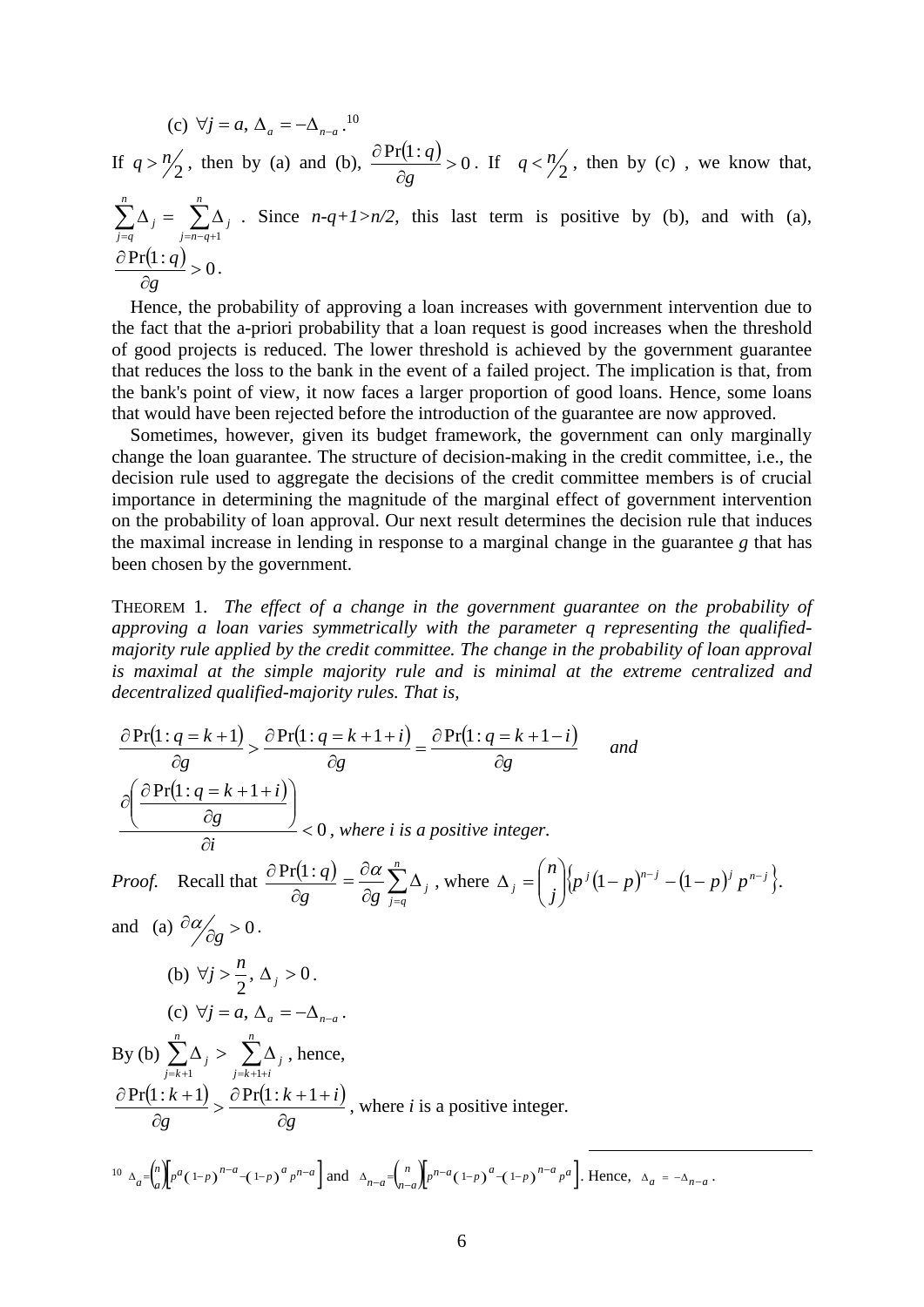By (c) above, if 
$$
q < \frac{n}{2}
$$
 then  $\sum_{j=q}^{n} \Delta_j = \sum_{j=n-q+1}^{n} \Delta_j$ . Therefore,  
\n
$$
\frac{\partial Pr(1:q)}{\partial g} = \frac{\partial Pr(1:n-q+1)}{\partial g}.
$$
\nSpecifically, this is true when  $q = k+1-i$ . Substituting  $n = 2k+1$  yields,  
\n $n - (k+1-i)+1 = k+1+i$ .  
\nHence, 
$$
\frac{\partial Pr(1:k+1-i)}{\partial g} = \frac{\partial Pr(1:k+1+i)}{\partial g}.
$$
 Furthermore, 
$$
\sum_{j=k+1+i}^{n} \Delta_j
$$
 decreases with *i*. Therefore,  
\n
$$
\frac{\partial \left(\frac{\partial Pr(1:k+1+i)}{\partial g}\right)}{\partial i} < 0.
$$

THEOREM 1 implies that the structure of decision making in the credit committee determines the effectiveness of the marginal loan-guarantee program. The government can expect the greatest increase in the probability of loan approval when the simple majority rule is used to aggregate the decisions of the credit committee members. That is, the largest increase in lending corresponding to an increase in the guarantee is achieved when a simple majority rule is used. There is symmetry in the attainable effectiveness when moving away from the simple majority rule towards centralized and decentralized decision-making structures. In other words, as a bank is either more centralized or more decentralized in its credit committees' decision-making structure, a given increase in the guarantee will achieve a lower increase in lending and the government will have to offer a higher increase in the guarantee in order to achieve a target increase in lending. This is necessary since greater centralization (decentralization) requires more (less) support of decision makers and therefore it becomes more difficult to achieve a meaningful marginal effect.

Expanding on this result, note that the most extreme decision rules are the centralized decision rule and the decentralized decision rule. Under the former rule all decision makers are required to vote in favor of approving the loan while under the latter rule only one favorable decision maker is required to approve a loan. An increase in the guarantee produces an increase in the a priori probability. In the extreme case where all members need to vote in favor, a marginal change in the a priori probability will have only a small effect, since most projects are rejected. Similarly, in the extreme case where only one member is required to vote in favor of approving a loan, a marginal change in the a priori probability of loan approval will have only a small effect on the probability of loan approval since most projects are approved. Hence, in extreme cases of centralized and decentralized decision rules, large changes in the a priori probabilities are required, in order to affect the probability of loan approval. Conversely, in the less extreme cases, a small change in the a priori probability has a more meaningful effect, viz., it will produce a significant effect on the decision to approve a loan. A comprehensive discussion of extreme decision rules can be found in Ben-Yashar and Nitzan (2001) and Sah and Stiglitz (1986).

# **4. The effect of government intervention on the bank's decision structure.**

The decision rule applied by the bank has a crucial impact on the success of the government's guarantee program. However, if the bank applies the optimal decision-making structure, the government must take into consideration that the guarantee may alter the bank's optimal decision rule. This in turn may affect the success that can be expected from the guarantee in terms of loan approval.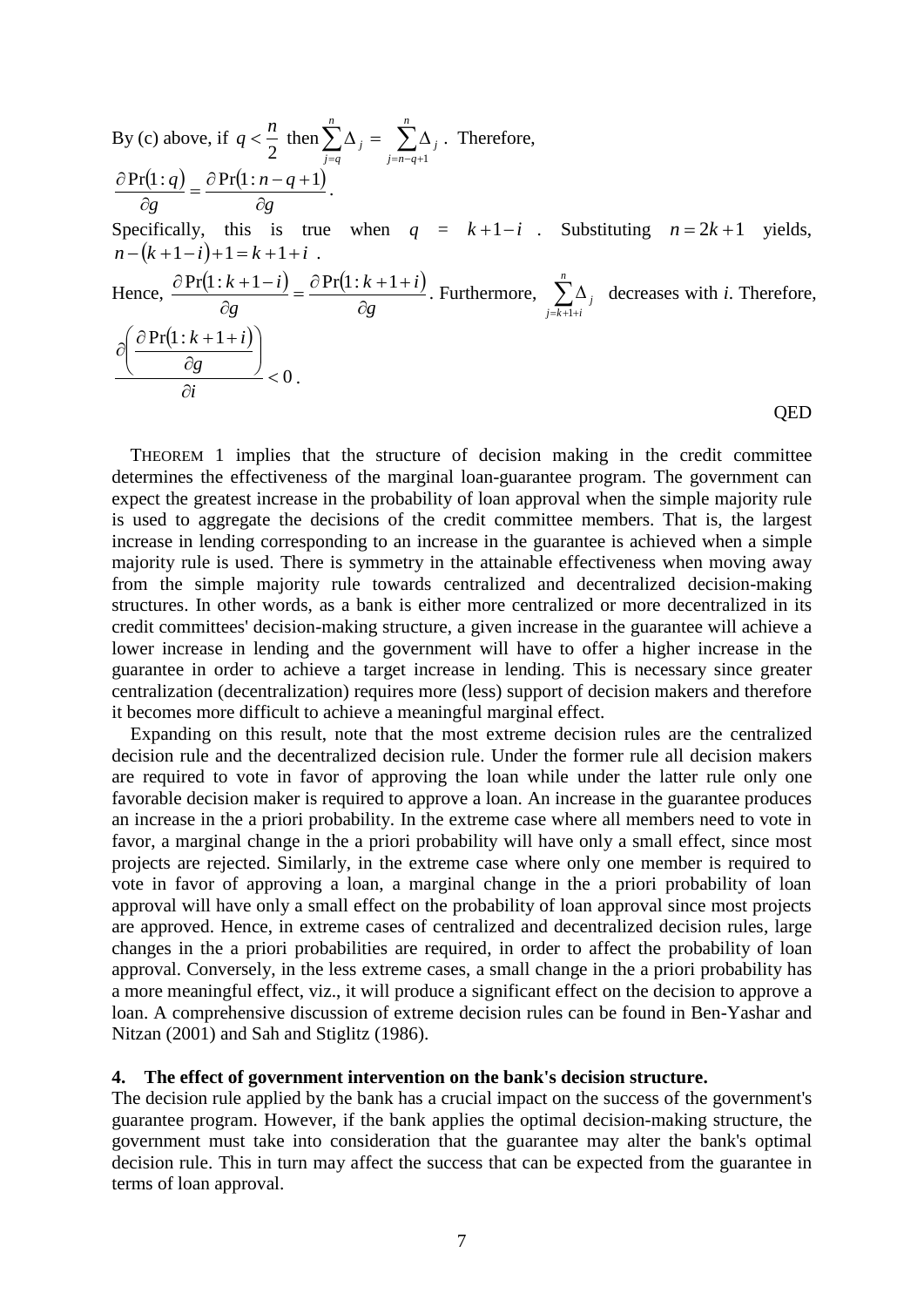Without loss of generality, it is assumed that rejection of a loan request (good or bad) is associated with zero income for the bank. In the case of a particular good loan, where  $P_y > \tau$ , the bank's net expected income from that particular loan, *B(1)*, is the difference between the expected income from approving it and from rejecting it. That is,

$$
B(1) = P_y R + (1 - P_y) g - C - 0 > 0 \tag{5}
$$

In the case of a particular bad loan, where  $P_y < \tau$ , the bank's net expected income from the loan,  $B(-1)$ , is the difference between the expected income from rejecting it and from accepting it. That is,

$$
B(-1) = 0 - (P_y R + (1 - P_y)g - C) > 0
$$
\n<sup>(6)</sup>

The optimal decision rule from the bank's point of view, which maximizes its expected income from its decision, is a qualified-majority rule, represented by  $\hat{q}$ , see, Nitzan and Paroush (1982, 1985) and Ben-Yashar and Nitzan (1997), where

$$
\hat{q} = \frac{n}{2} - \frac{\delta + \lambda}{2\ln\left(\frac{p}{1-p}\right)}\tag{7}
$$

and  $(-1)$  $,\delta = \ln \frac{EB(1)}{EB(1)}$ 1 ln  $\overline{a}$  $=$ - $=$ *EB*  $\delta = \ln \frac{EB}{A}$  $\alpha$  $\lambda = \ln \frac{\alpha}{\sigma}$ ,  $\delta = \ln \frac{EB(1)}{\sigma}$  where *EB(1)* and *EB(-1)* are the expected values of *B(1)* and

*B(-1)*, respectively.

Note that,  $\lambda$  and  $\delta$  are bias components that determine the extent of the optimal bias towards approving or rejecting the loan. Recall that both of these biases are affected by the guarantee g set by the government. This framework of endogenous biases constitutes a significant extension of the above literature, where the biases are exogenous to the optimal decision rule. Note that,  $\lambda$  reflects the asymmetry in the priors of the two types of loans (a good loan and a bad loan) and  $\delta$  reflects the asymmetry of the net expected incomes associated with the two types of loans. The biases contain information that is independent of the decisions of the individual committee members. Hence, the final decision concerning loan approval is based on two distinct types of information. The first type is loan specific (e.g., leverage of a specific borrower, the borrower's history, projected earnings, etc.) that is known to the individual committee members. This type of information determines for each committee member whether to vote in favor of loan acceptance. It is objective information in the sense that the government does not control it. The second type of information contained in the biases is general information concerning the environment in which the committee makes the decision. The environment reflects combined characteristics of the loan requests such as the percentage of good loans and the expected income from the pool of loans. Accordingly, when the board of directors relies heavily on the biases when choosing a decision structure, it reduces the reliance on the objective loan-specific information used by the committee members in approving a loan. This is crucial for financial stability which relies on appropriate use of all information and which can deteriorate when financial decisions are detached from fundamental information concerning borrowers.

In the symmetric case where  $EB(1)=EB(-1)$  and  $\alpha=1/2$ , the bias elements vanish and the optimal decision rule is the simple majority rule,  $\hat{q}=n/2$ . In this case a decision is based only on objective (uncontrolled) information concerning the specific loan request as known to the individual committee members. If  $\delta + \lambda > 0$ , the bias is in favor of approving the loan request and, therefore,  $\hat{q} \le n/2$ , i.e., less than half of the credit committee members are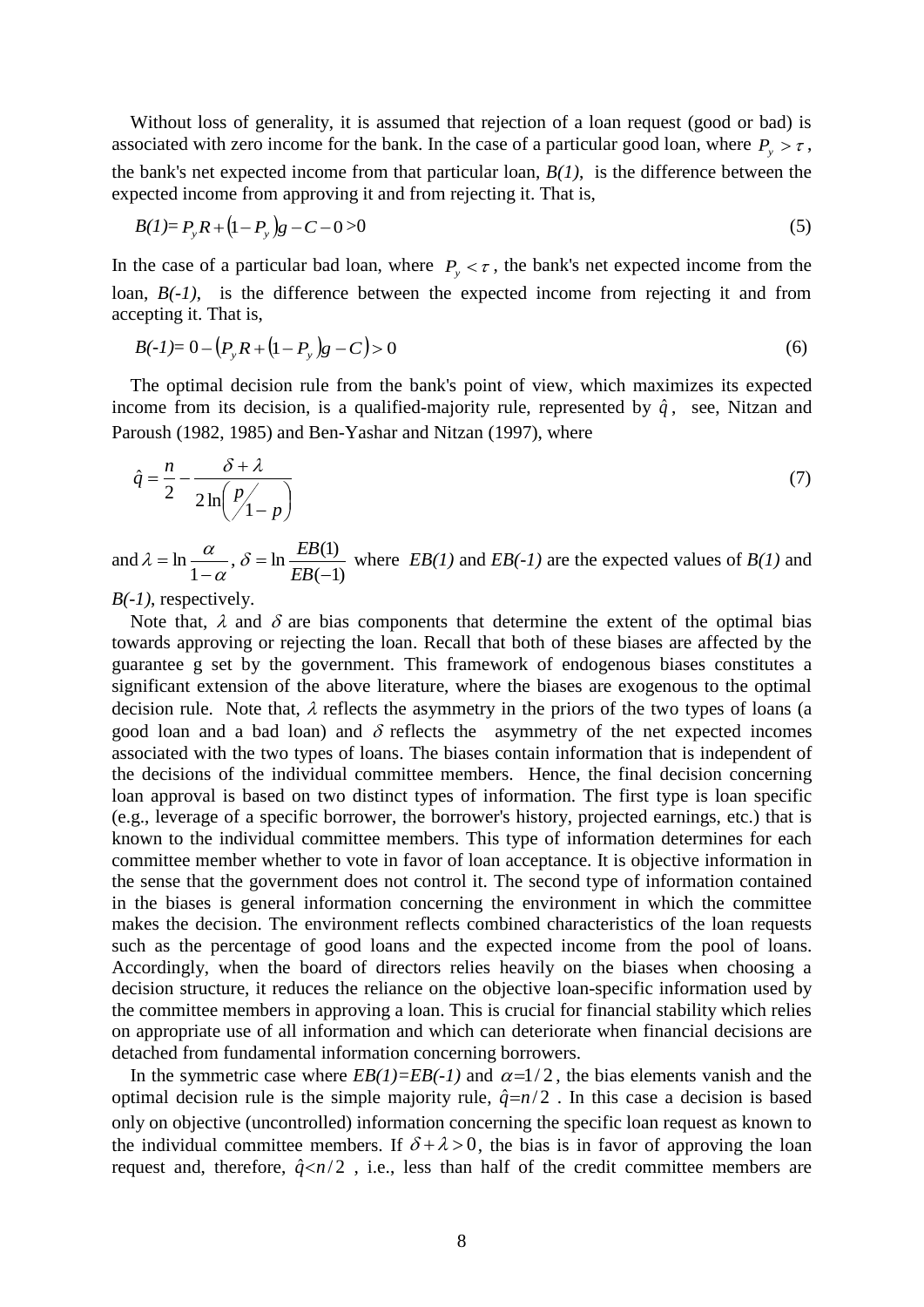required to decide in favor of the loan in order for an approval decision to be made thereby reducing the importance of loan specific information that may be known to individual decision makers concerning a specific loan. The decentralized structure presents the extreme case where the bias is very large, and only one credit committee member is required to make a positive decision. In this case, the final decision is certainly based more on the biases and less on the specific loan-related information known to the individual committee members. When  $\delta + \lambda < 0$ , the bias is in favor of rejecting the loan request, and therefore  $\hat{q} > n/2$ . In the centralized structure, we observe the extreme situation in which all credit committee members must decide in favor of the loan in order for the loan to be approved thereby extremely reducing the importance of loan specific information that may be known to individual decision makers concerning a specific loan (since the requirement for the rejection of a loan request is minimal).<sup>11</sup> In this case too, the final decision is, again, certainly based more on the biases and less on the specific loan-related information known to the individual committee members.

#### *4.1 An illustration: The Standard Uniform Distribution.*

To illustrate the usefulness of our setting, henceforth let us assume that the distribution of  $P_y$ is uniform. The functions  $f_1(P_y)$  and  $f_2(P_y)$  denote the conditional distribution functions of  $P_y$  given that loans are good and bad, respectively. In this case we find that if *g* increases, the optimal structure of the bank's credit committee becomes more decentralized and hence more lenient toward approval of a loan, i.e., a smaller proportion of decision makers is necessary for approval of the loan. In the following proposition we focus on the optimal structure of the bank's credit committee<sup>12</sup>.

PROPOSITION 1. 
$$
\frac{\partial \hat{q}}{\partial g} < 0
$$
.  
\n*Proof.*  
\n
$$
EB(1) = \int_{\frac{C-g}{R-g}}^{1} (P_y R + (1 - P_y) g - C) f_1(P_y) dP_y = (R - g) \int_{\frac{C-g}{R-g}}^{1} P_y f_1(P_y) dP_y + g - C
$$
\n
$$
= (R - g) \frac{1}{2} \left( 1 + \frac{C - g}{R - g} \right) + g - C = \frac{1}{2} (R - C).
$$
\n
$$
EB(-1) = -\int_{0}^{\frac{C-g}{R - g}} (P_y R + (1 - P_y) g - C) f_2(P_y) dP_y = -\left[ (R - g) \int_{0}^{\frac{C-g}{R - g}} P_y f_2(P_y) dP_y + g - C \right]
$$
\n
$$
= -\left[ (R - g) \frac{1}{2} \left( \frac{C - g}{R - g} \right) + g - C \right] = \frac{1}{2} (C - g).
$$

 $11$  There are two trivial cases where the decision is made without consulting the credit committee, that is, either always approve or never approve a loan, based only on the biases.

<sup>&</sup>lt;sup>12</sup> Note that whereas in THEOREM 1, the focus is on the effect of the government guarantee on the probability of approving a loan, given a decision rule , in PROPOSITION 1 the focus is on the effect of the guarantee on the optimal decision rule.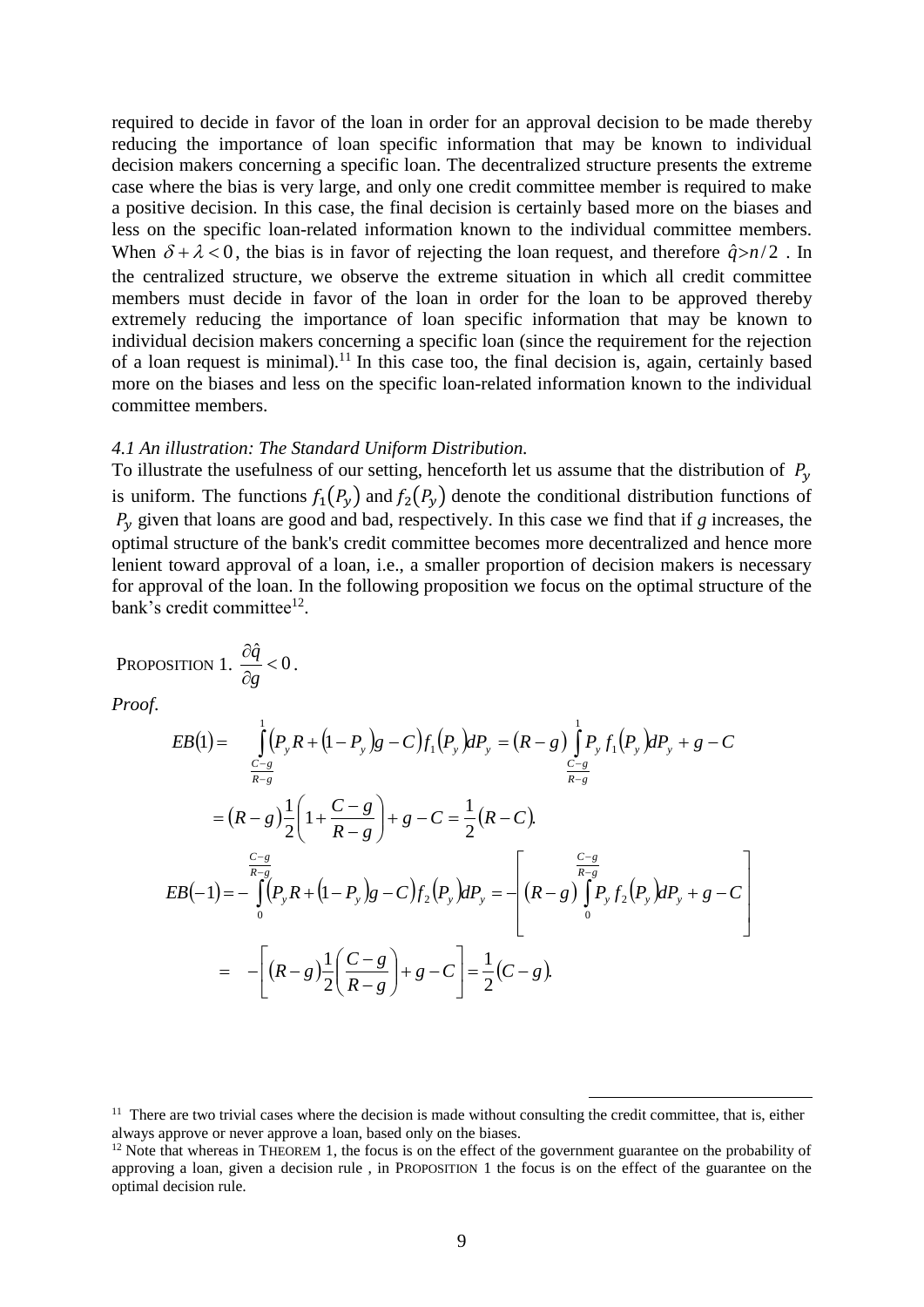It can be shown that 
$$
\frac{\partial EB(1)}{\partial g} = 0
$$
,  $\frac{\partial EB(-1)}{\partial g} < 0$  and it has been shown that  $\frac{\partial \alpha}{\partial g} > 0$ . Since,  
\n $\delta = \ln\left(\frac{EB(1)}{EB(-1)}\right)$  and  $\lambda = \ln\left(\frac{\alpha}{1-\alpha}\right)$ ,  
\n $\frac{\partial \delta}{\partial g} = \frac{1}{EB(1)EB(-1)}\left(\frac{\partial EB(1)}{\partial g}EB(-1) - \frac{\partial EB(-1)}{\partial g}EB(1)\right) > 0$  and  $\frac{\partial \lambda}{\partial g} = \frac{1}{\alpha(1-\alpha)}\frac{\partial \alpha}{\partial g} > 0$   
\nTherefore,  $\frac{\partial \hat{q}}{\partial g} = -\frac{1}{2\ln\left(\frac{p}{1-p}\right)}\frac{\partial(\delta + \lambda)}{\partial g} < 0$ .

PROPOSITION 1 implies that, when the optimal decision rule is used and the guarantee is increased, fewer credit committee members are required to be in favor of a loan in order for the loan to be approved.

When a guarantee is introduced, the biases  $\lambda$  and  $\delta$  change and hence the optimal rule is updated. In other words, government intervention affects the way in which the decisions of the credit committee members should be aggregated. Let us assume that  $R > C > \frac{R}{3}$  $\frac{\pi}{2}$ , namely the bank has relatively high lending costs that create a negative bias in the decision rule favoring loan rejection. The government can introduce a guarantee that weakens and perhaps eliminates the negative bias, increasing the probability of loan approval. However, if the guarantee is very high the government may find that it has created an unwarranted positive bias causing loan approval to be based too much on the bias and insufficiently on loanspecific information known to individual committee members.

Since the biases can reduce the reliance on objective loan-specific information known to individual committee members, the government may wish to prevent such insufficient reliance on information in the decision process, by setting the guarantee *g*, such that the sum of the biases equals zero. By doing so the government induces the bank to use the simple majority rule. Notice that any alternative qualified majority rule relies less on the objective information because it reduces the number of decisive decision makers, i.e., the minimal number of committee members whose decision determines the committee decision, either in favor or against loan approval.<sup>13</sup> The following result determines the guarantee, *g* that results in the selection of the simple majority rule and, hence, maximal reliance on the loan-specific information known to individual committee members in the loan approval decision.

THEOREM 2. *The simple majority rule becomes the optimal rule for the bank, if the government sets the guarantee*  $g = 2C - R$ *. In this case, the biases*  $\lambda$  *and*  $\delta$  *are equal to zero. Proof.* We need to show that if  $g = 2C - R$ , then  $\lambda = \delta = 0$  and hence the simple majority rule is the optimal one. If  $g = 2C - R$ , then  $\tau = \left(\frac{C - g}{R}\right)$  $\left(\frac{c-g}{R-g}\right) = \left(\frac{R-C}{2(R-G)}\right)$  $\frac{R-C}{2(R-C)}\bigg) = \frac{1}{2}$  $\frac{1}{2}$ . Hence,  $\alpha = 0.5$ . In this case, since the distribution of  $P_v$  is assumed to be uniform,

1

<sup>&</sup>lt;sup>13</sup>For example, both under the extreme decentralized and centralized rules mentioned above, the number of decisive individuals is one. In the former case any individual can ensure the approval of a loan whereas in the latter case any individual can ensure the rejection of a loan.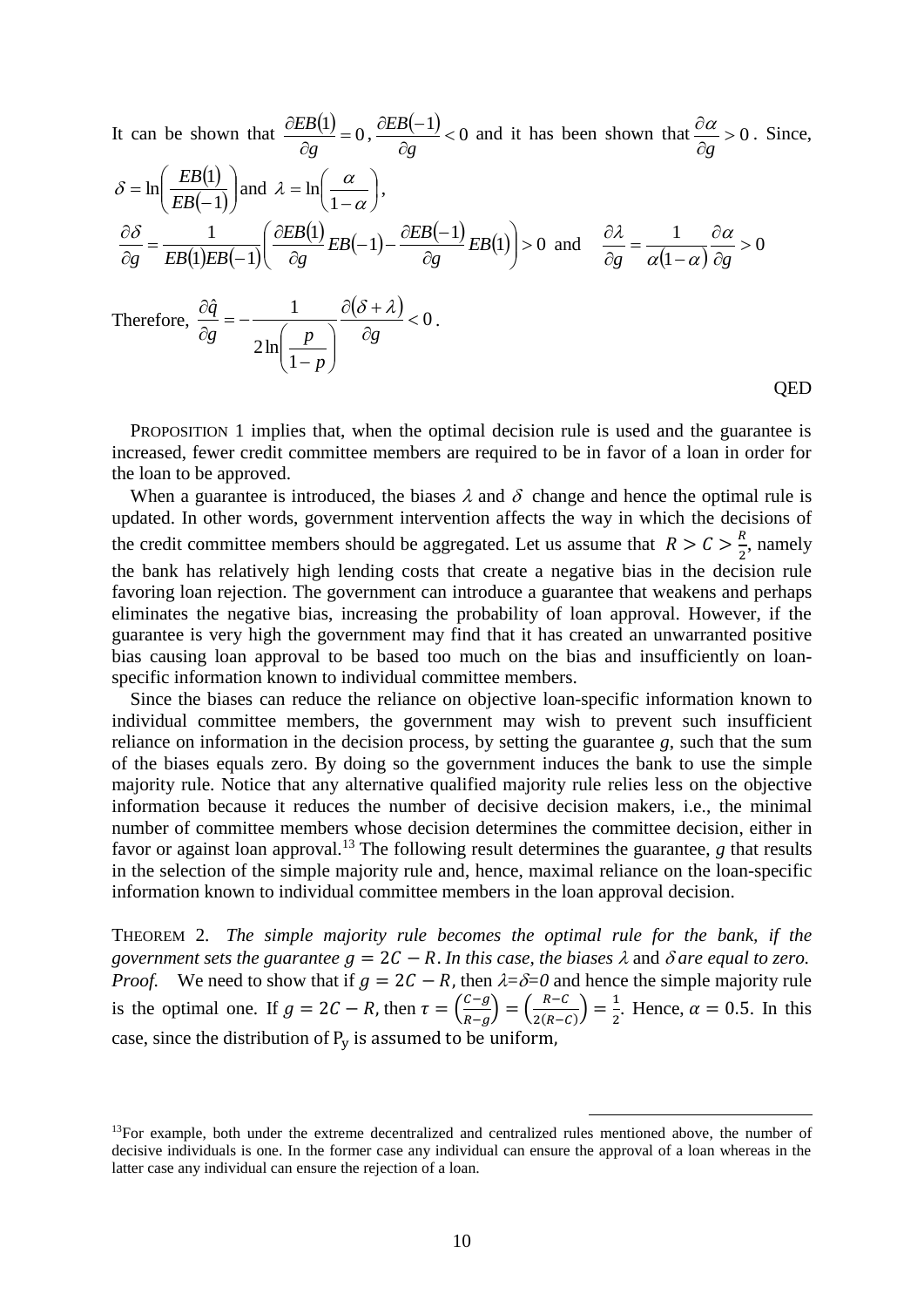$$
EB(1) = \int_{\frac{1}{2}}^{1} (P_y R + (1 - P_y)(2C - R) - C) f_1(P_y) dP_y
$$
  
= 2(R - C) \int\_{\frac{1}{2}}^{1} P\_y f\_1(P\_y) dP\_y + C - R = 2(R - C) \frac{3}{4} + C - R = \frac{1}{2}(R - C)

And,

$$
EB(-1) = -\int_{0}^{\frac{1}{2}} (P_y R + (1 - P_y)(2C - R) - C) f_2(P_y) dP_y
$$
  
= -2(R - C)  $\frac{1}{4}$  - C + R =  $\frac{1}{2}$ (R - C).

We have shown that  $\alpha = 0.5$ , and  $EB(1)=EB(-1)$ , hence,  $\lambda = \delta = 0$ .

**OED** 

We have illustrated how the government can set the guarantee at a level that induces the bank to choose the simple majority rule which results in the maximal marginal effect on the probability of loan approval while possibly preventing insufficient reliance on valuable information known to individual committee members concerning a specific loan request. In practice, a bank may have a minimum guarantee level at which it will be willing to participate in the credit guarantee scheme, as pointed out by Honohan (2010). In this case, it will not be possible for the government to introduce a guarantee that steers the bank towards the simple majority rule and information loss due to the biases will not be fully avoided.

In general, the optimal decision rule chosen by the bank to approve a loan request is based on the biases as well as on other objective information known to the committee members. Consider the case  $\frac{R}{2} > C$ , where the bank has relatively low lending costs that create a positive bias in the decision rule favoring loan approval.<sup>14</sup> The introduction of the guarantee in this case further strengthens this bias, again, causing loan approval to be based too much on the bias and insufficiently on loan-specific information which results in an increase of the probability of loan approval. A sufficiently high guarantee, which results in a high probability of loan approval, may from the bank's point of view justify even an extreme decision structure, viz., automatic approval of loan requests in which case the credit committee is abolished. In this case no objective valuable information is used and approval of loans is based only on the biases. However, the government and the public it represents may view things differently than the bank, giving rise to a moral hazard problem. This is because an increase in the probability of loan approval that results from a more lenient committee may imply insufficient reliance on objective (uncontrolled) information as well as approval of riskier loans that are more likely to default making the guarantee more costly for the government. Note that the government faces a cost only in cases where the lender defaults and cannot repay his loan. This moral hazard problem has been documented by Gropp, Gruendel and Guettler (2014) who show that the removal of government guarantees caused German savings banks to reduce credit risk by cutting off the riskiest borrowers from credit, hence demonstrating the association between government guarantees and credit risk. Moreover, they find that reduction in risk was due to tightening of lending standards and

<sup>&</sup>lt;sup>14</sup> Systemic risk in the banking sector is reduced using risk-based minimum capital requirements which translate into higher costs for banks that undertake riskier loans. Within the framework of our model, using such a measure to increase the bank's cost, *C*, lowers the bank's positive bias towards approving risky loans.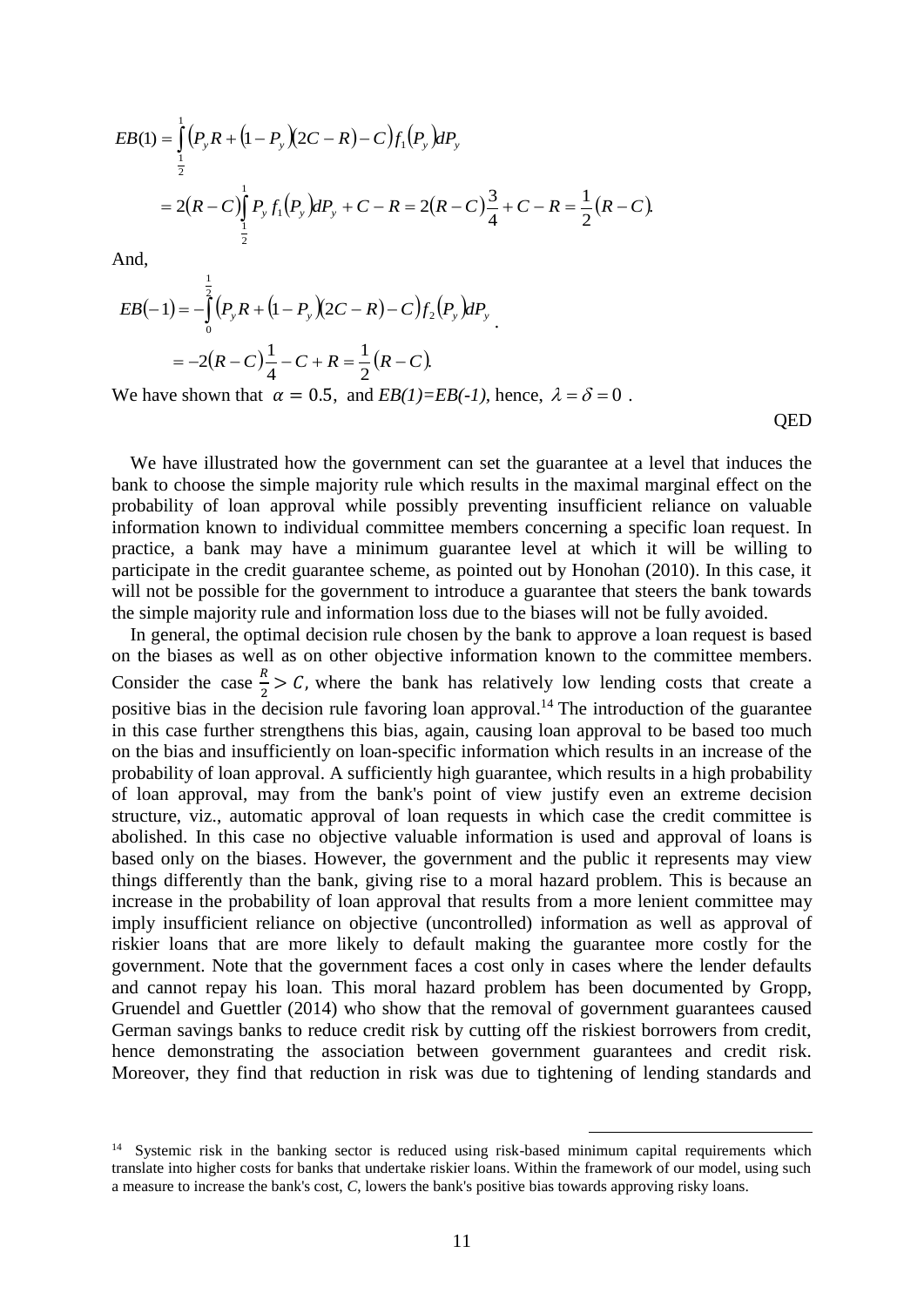importantly for our results, credit risk decreased more in banks for which the value of the guarantee was higher prior to discontinuing the guarantee.

A wider economic consequence of reliance on the government guarantee and the positive bias it creates increasing risky lending, is the possibility of a financial crisis in the economy. Brunnermeier (2009) explains the various mechanisms through which sub-prime lending and its securitization, including the use of inadequate information for credit rating, led to the U.S. crisis in 2007-2008. Mian and Sufi (2009) show that the expansion in the supply of mortgage credit in the U.S., led to a rapid increase in house prices from 2001 to 2005 and subsequent defaults from 2005 to 2007. They find areas in the U.S. where applicants were denied credit and later on were able to obtain mortgages. Subsequently house prices increased sharply followed by a large increase in default rates. Mian and Sufi (2011) show that a significant fraction of both the sharp rise in U.S. household leverage and the increase in defaults from 2006 to 2008 can be explained by homeowners borrowing against the increase in home equity. Thus, the government's decision on the guarantee involves a trade-off between increasing the scale of risky lending and insufficient reliance on objective loan-specific information.

## **5. Conclusions.**

In this paper we have extended and applied the results in Ben Yashar and Nitzan (1997) and Nitzan and Paroush (1982) to the case of loan guarantees that are used by governments to overcome shortcomings in the credit market. By using a framework of endogenous biases instead of exogenous ones and adding to previous results, we are able to suggest new insights into such government programs. Notice that the new approach of endogenous biases has been demonstrated assuming homogenous decisional skills that are independent of the general environment that reflects the characteristics of the loan requests. The advantage of these simplifying assumptions is based not on the robustness of the results to more general settings, but on their effective instrumental role in illustrating the interrelationship between government loan guarantees and the bank's credit decision-making structure.

The structure of decision-making in banks has been shown to be a crucial factor in determining the effect of government loan programs on the extent of lending. In essence our results point to the conclusion that, when operating a loan-guarantee program, governments marginally varying the loan guarantee can achieve the largest increase in lending and the maximal reliance on objective relevant information when facing banks that have neither centralized nor decentralized decision-making structures. This has important policy implications for governments planning such programs and taking into account their anticipated impact on weaker borrowers.

If the government is aware of the relationship between the parameters of the decision structure and the optimal qualified majority rule applied by the credit committee, then it can exploit its advantage to set the most effective loan guarantee that induces maximal lending. This policy will result in extreme decentralization, whereby only one credit committee member is required to make an approval decision or in the extreme case where the credit committee is not consulted for loan approval. The government may face therefore a trade-off between increasing the scale of lending and insufficient reliance on important information.

Our results have interesting implications regarding the effect of the guarantee on risk. The uncertain dichotomous choice decision model we have used allows us to explain such phenomena as sub-prime loans and information loss in the lending-decision process. This suggests a useful theoretical framework for demonstrating the moral hazard associated with government guarantees and clarifies how the government can prevent this specific problem through its choice of a guarantee. On the one hand, the bank is affected by the guarantee such that its threshold is lowered, causing approval of riskier loans. On the other hand, the decision rule is affected by the guarantee such that valuable information may not be taken into account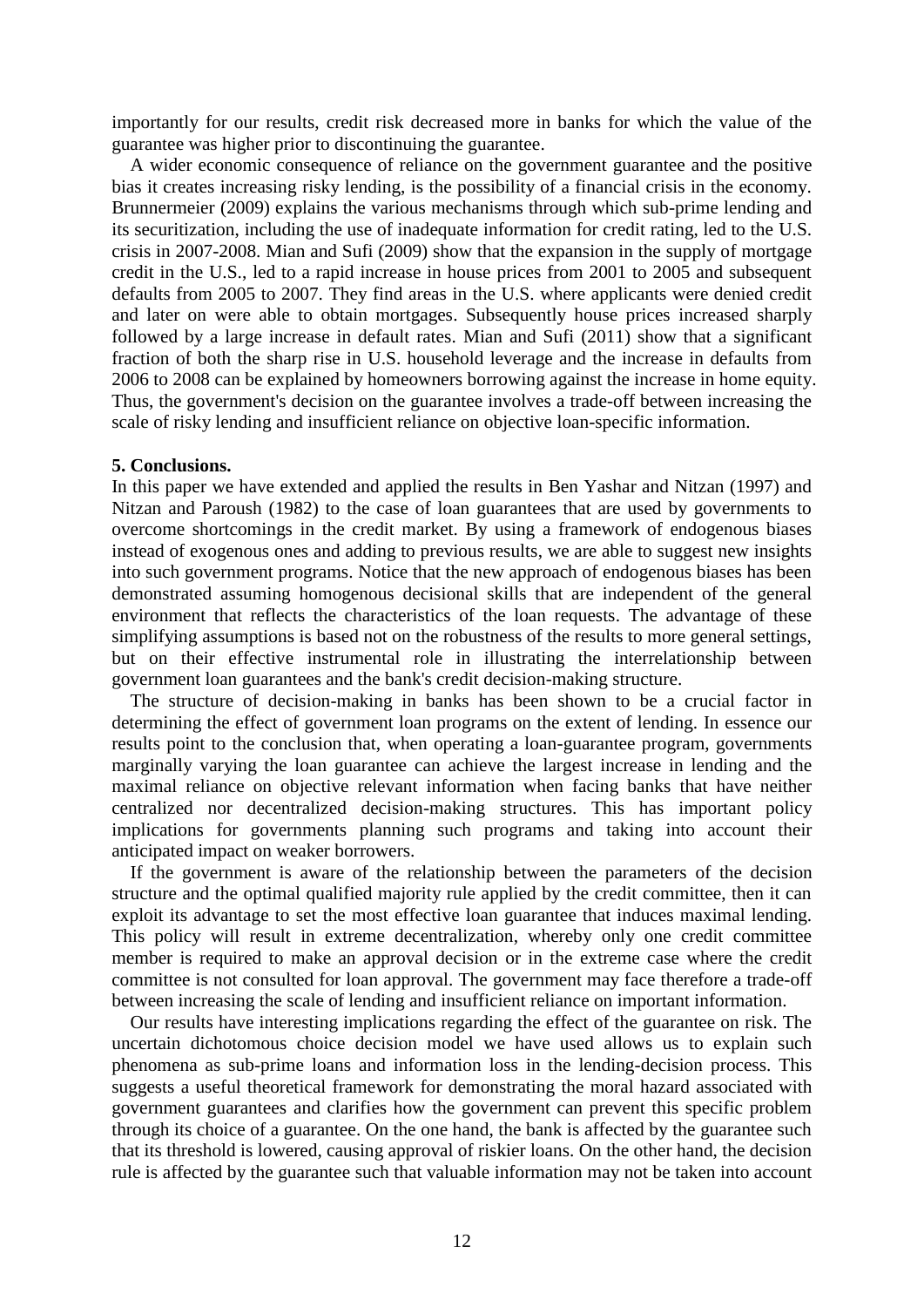when the decision whether to approve a loan or reject it relies more heavily on the biases and less on the objective relevant information known to the members of the credit committee. The possible dilemma faced by the government due to these two effects of the guarantee can be solved by applying an objective function that takes into consideration the positive effect of the guarantee on lending as well as the negative effect of the guarantee on risk due to insufficient reliance on loan-specific information and on the cost faced by the government due to the guarantee. A solution of the optimization problem based on this objective function may allow the government to choose the guarantee that serves the public in the best way.

#### **References**

- [Allen, L.,](http://132.70.177.241/webspirs/doLS.ws?ss=Allen-Linda+in+AU) G[. DeLong and A. Saunders](http://132.70.177.241/webspirs/doLS.ws?ss=DeLong-Gayle+in+AU) (2004) "Issues in the Credit Risk Modeling of Retail Markets" *[Journal of Banking](http://132.70.177.241/webspirs/doLS.ws?ss=Journal-of-Banking-and-Finance+in+SO)  [and Finance](http://132.70.177.241/webspirs/doLS.ws?ss=Journal-of-Banking-and-Finance+in+SO)* 28(4), 727–52
- Altman, E.I., and A. Saunders (1997) "Credit Risk Measurement: Developments over the last twenty years", *Journal of Banking and finance* 21(11-12), 1721–42
- Andersson, P. (2004) "Does Experience Matter in Lending? A Process-Tracing Study on Experienced Loan Officers' and Novices Decision Behavior" *Journal of Economic Psychology* 25, 471–92

Austen-Smith, D., and J.S. Banks (1996) "Information Aggregation, Rationality and the Condorcet Jury Theorem" *American Political Science Review* 90(1), 34–45

Baharad, E., and S. Nitzan (2002) "Ameliorating Majority Decisiveness Through Expression of Preference Intensity" *American Political Science Review* 96(4), 745–54

- Ben-Yashar, R., and L. Danziger (2011) "On the Optimal Allocation of Committee Members" *Journal of Mathematical Economics* 47,440–47
- Ben-Yashar, R., and S. Kraus (2002) "Optimal Collective Dichotomous Choice Under Quota Constraints" *Economic Theory* 19, 839–52
- Ben-Yashar, R., S. Kraus and S. Khuller (2001) "Optimal Collective Dichotomous Choice Under Partial Order Constraints" *Mathematical Social Sciences* 41, 349–64
- Ben-Yashar, R., and I. Milchtaich (2007) "First and Second Best Voting Rules in Committees" *Social Choice and Welfare* 29(3), 453–80
- Ben-Yashar, R., and S. Nitzan (2016) "Is Diversity in Capabilities Desirable When Adding Decision Makers?" *Theory and Decision* forthcoming.

——— (2001) "The Robustness of Optimal Organizational Architectures: A Note on Hierarchies and Polyarchies" *Social Choice and Welfare* 18, 155–63

——— (1997) "The Optimal Decision Rule for Fixed-Size Committees in Dichotomous Choice Situations: The General Result" *International Economic Review* 38, 175–86

- Ben-Yashar, R., and J. Paroush (2001) "Optimal Decision Rules for Fixed-Size Committees in Polychotomous Choice Situations" *Social Choice and Welfare* 18, 737–46
- Berger A. N., and G. F. Udell (2002) "Small Business Credit Availability and Relationship Lending: the Importance of Bank Organizational Structure", *The Economic Journal* 112, 32–53
- Brunnermeier, M. K. (2009) "Deciphering the Liquidity and Credit Crunch 2007-08" *Journal of Economic Perspectives 23(1),* 77–100
- Canales, R., and R. Nanda (2012) "A Darker Side to Decentralized Banks: Market Power and Credit Rrationing in SME Lending" *Journal of Financial Economics* 105, 353–66
- Cotugno, M., S. Monferrà and G. Sampagnaro (2013) " Relationship Lending, Hierarchial Distance and Credit Tightening: Evidence From the Financial Crisis" *Journal of Banking and Finance* 37, 1372–85
- Cowan, K., A. Drexler and I. Yaoez (2015) "The Effect of Eredit Guarantees on Credit Availability and Delinquency Rates" *Journal of Banking and Finance* 59, 98–110
- Dietrich, F., and C. List (2013) "Proposition-Wise Judgment Aggregation: The General Case" *Social Choice and Welfare* 40, 1067–95
- Graham, J.R.,C.R. Harvey and M. Puri (2015) "Capital Allocation and Delegation of Decision-Making Authority Within Firms" *Journal of Financial Economics* 115, 449–70
- Green, A. (2003) "Credit Guarantee Schemes for Small Enterprises: An Effective Instrument to Promote Private Sector-Led Growth?" *UNIDO SME Technical Working Papers Series, no. 10.*
- Grofman, B.,G., Owenand and S.L. Feld (1983) "Thirteen Theorems in Search of the Truth" *Theory and Decision* 15, 261– 78
- Gropp, R., C. Gruendland and A. Guettler (2014) "The Impact of Public Guarantees on Bank Risk Taking: Evidence from a Natural Experiment" *Review of Finance, 18,* 457–88

Gropp, R., A. Guettler and V. Saadi (2015) "Public Bank Guarantees and Allocative Efficiency" DOI: 10.13140/RG.2.1.1348.6564.

- Honohan, P. (2010) "Partial Credit Guarantees: Principles and Practice" *Journal of Financial Stability* 6*,* 1–9
- Liberti, J.M., and A.R. Mian (2009) "Estimating the Effect of Hierarchies on Information Use" *The Review of Financial Studies* 22(10), 4057–90